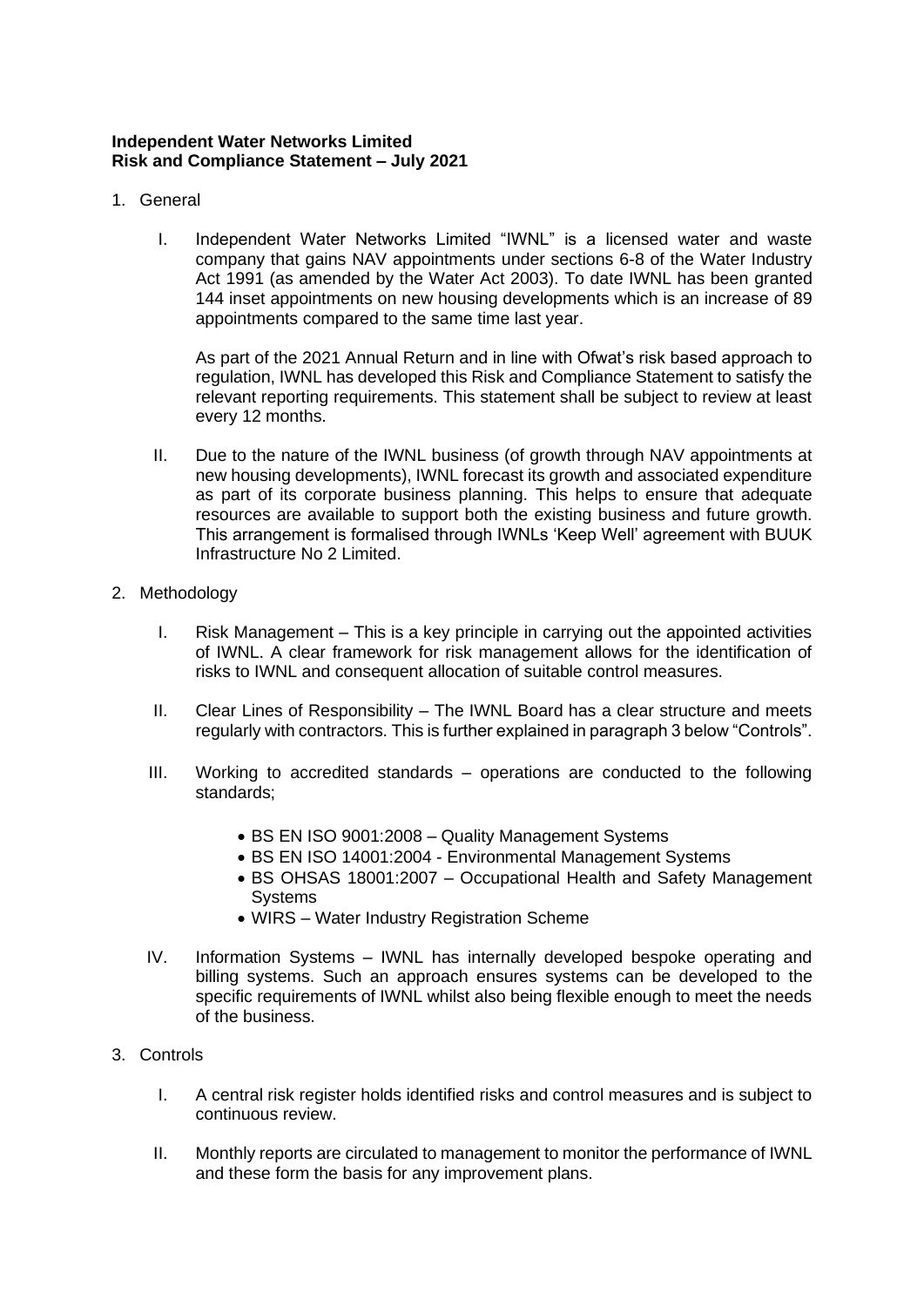- III. IWNL has developed a Distribution, Operations and Maintenance Strategy "DOMS" that helps identify and manage the risks that occur during the operations and maintenance of a water supply network. The strategy assists management in the development of the procedures which are necessary to ensure the IWNL distribution network delivers water that complies with the Water Supply (Water Quality) Regulations 2016 to customers connected to its network. These distribution system procedures include the operation of valves, hydrants, washout etc., the maintenance of water distribution mains, including repairs, bursts mains, flushing, control valves and mains extensions. As the IWNL business expands, procedures will be further enhanced to include water treatment works, service reservoirs, pumping stations and trunk mains as required.
- IV. Drinking Water Safety Plans "DWSP" are developed for each inset appointment. DWSP presents the risk assessment and management approach to water safety under Regulation 27 of the Water Supply (Water Quality) Regulations 2016 (2018 in Wales) (Amendment) Regulations 2018. In respect of any other catchments, treatment works and connected supply system not covered by IWNL's DWSP, IWNL has to regularly liaise with the upstream supplier in order to identify any unacceptable risks that may initially be present at the time the NAV is granted or may arise over time. As such IWNL's DWSPs are subject to continuous review and ongoing development.
- V. Regulatory monitoring is undertaken in accordance with the requirements of the Water Supply (Water Quality) Regulations 2016. In addition, an operational sampling and analysis programme runs in parallel with the regulatory compliance programme. This operational programme includes:
	- Sampling and analysis to inform IWNLs DOM Strategy;
	- Sampling and analysis in response to customer contacts or queries; and
	- Investigative sampling and analysis in response to water quality issues within the network e.g. bacteriological or chemical failure, elevated plate counts, discoloured water taste, odour.

The process of managing the expectations of any organisations, people etc that have an influence, interest or will be affected by the deliverables and/or outputs of the Water Quality Team are set out in the water quality Stakeholder Management Plan.

- VI. Under the requirements of the Water Industry Act 1991 (as amended by the Water Act of 2003), IWNL has a drought plan which sets out to how IWNL will supply adequate quantities of wholesome water, with as little resource as reasonably possible. The drought plan will be subject to review and revised in each of the following cases:
	- If there is a material change of circumstances;
	- If directed to do so by the secretary of state; and
	- In any event, not later than the end of the period of five years beginning with the date when the plan (or revised plan) was last published.
- 4. Statement
	- I. IWNL considers it has a full understanding of, and is meeting, its obligations and has taken steps to understand and meet customer expectations.